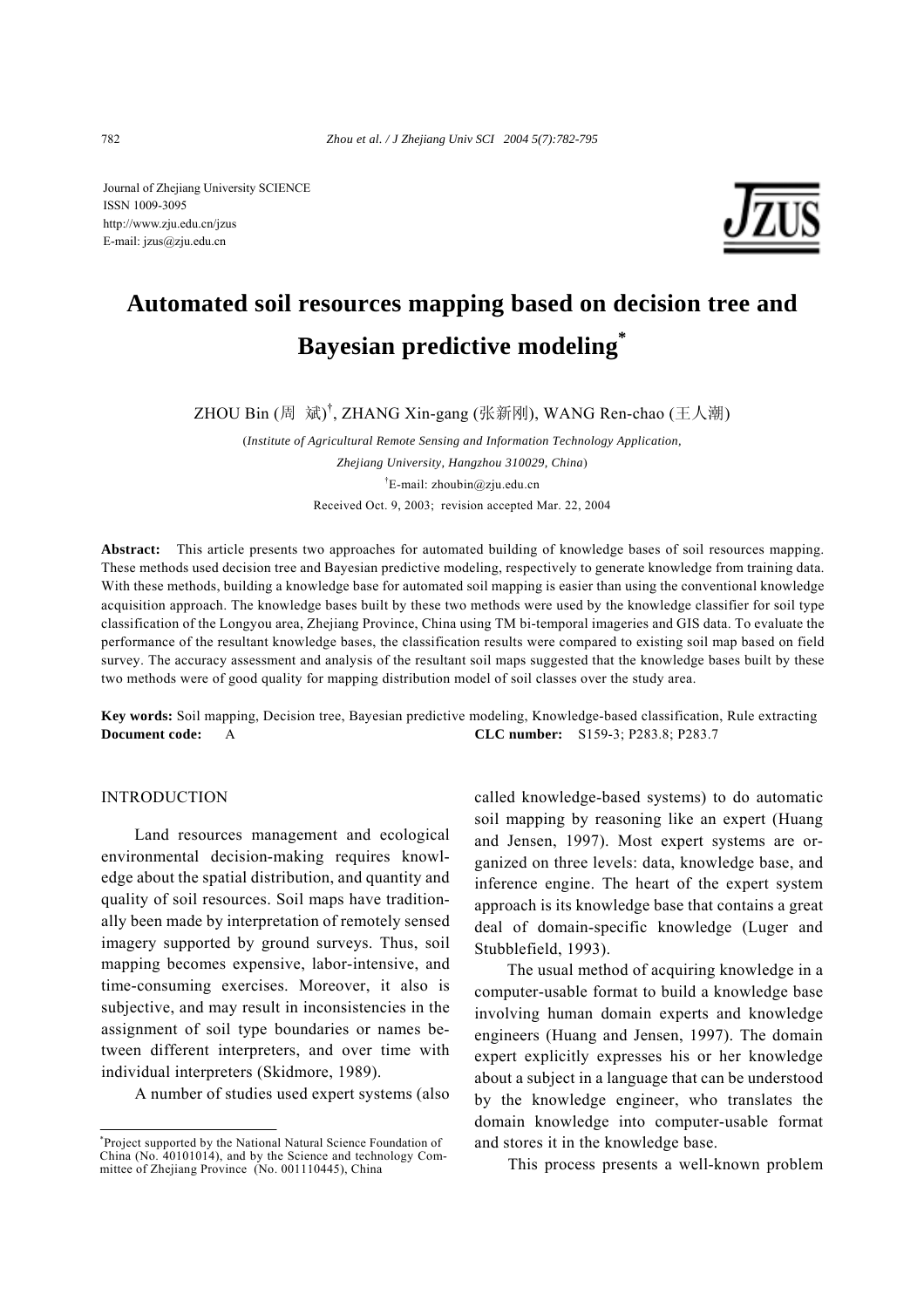when creating expert system that is often referred to as the "knowledge acquisition bottleneck". To solve this problem, much effort has been exerted in the artificial intelligence community to automate knowledge acquisition to obtain low-cast and high-quality knowledge bases. Studies on automated knowledge acquisition belong to the sub-field of artificial intelligence known as machine learning (Huang and Jensen, 1997).

Machine learning techniques for classification can be based on either statistical pattern recognition or data mining techniques for induction of decision trees or production rules. Thus, the objective of this study was to employ two techniques, namely decision tree and Bayesian predictive modeling methods, for automated soil mapping. This method eliminates or reduces the difficulty caused by the "knowledge acquisition bottleneck", and should allow expert system techniques to be adopted more easily by soil resources mapping scientists.

# THEORETICAL BASIS FOR AUTOMATED SOIL MAPPING

## **Theoretical basis for soil inference**

The theoretical basis for soil inference is based on the classic concept of Jenny (1941; 1980) that soil is a product of interaction among climatic factors, landform, parent material, organism, and hydrological factors over time. Therefore, we may infer the soil type at a given location if we have data on local environmental conditions. This can be expressed in qualitative terms by

$$
S = f(Cl, Og, Pm, Tp, t)
$$
 (1)

where *Cl* represents climate conditions, *Og* is for organism, *Pm* is parent material, *Tp* stands for topography, and *t* is time.

Eq.(1) illustrates the general relationship between the soil and its environmental factors. However, the details of the relationship are different at different places. It is very difficult at this stage to derive a mathematical formula for the relationship because of the complexity and limited understanding of both soil forming processes and the paleo-environment.

Over decades of study of soil-environment relationships, a great deal of empirical knowledge has been accumulated. Particularly, local soil scientists who study and map soils in their respective regions have accumulated detailed knowledge on soil-environment relationships. It is our belief that this empirical knowledge can be used to approximate relationship in Eq.(1) for soil resources category inference.

## **Methodology of machine learning**

Machine learning is the science of computer modeling of learning processes. It enables a computer to acquire knowledge from existing data or theories using certain inference strategies such as induction or deduction (Huang and Jensen, 1997). In this study, we focus on inductive learning and its application in building knowledge bases for automated soil mapping.

A motivation for the use of this approach to build a knowledge base is that it requires only a few good examples to function as training data. This is often much easier than explicitly extracting complete general theories from the domain expert. In machine learning from examples usually a set of examples is linked to a given output, the system then derives rules or statistical measures to link both parts. Both decision tree and Bayesian predictive modeling methods employed in this study need a few good training examples to derive the required knowledge.

Generally, ground sampling is the best way for obtaining such training data. However, it is difficult to collect enough samples especially in a non-agricultural area under financial and personnel constraints. So it would be profitable to extend the usefulness of existing soil surveys. During soil survey, empirical soil-environment models are developed to make predictive statements about the spatial distribution of soil classes. These models are developed by inductive reasoning from field observations and are used to delineate soil classes. Models for predicting soil-environment distribution relate soils/soil classes to topographic position in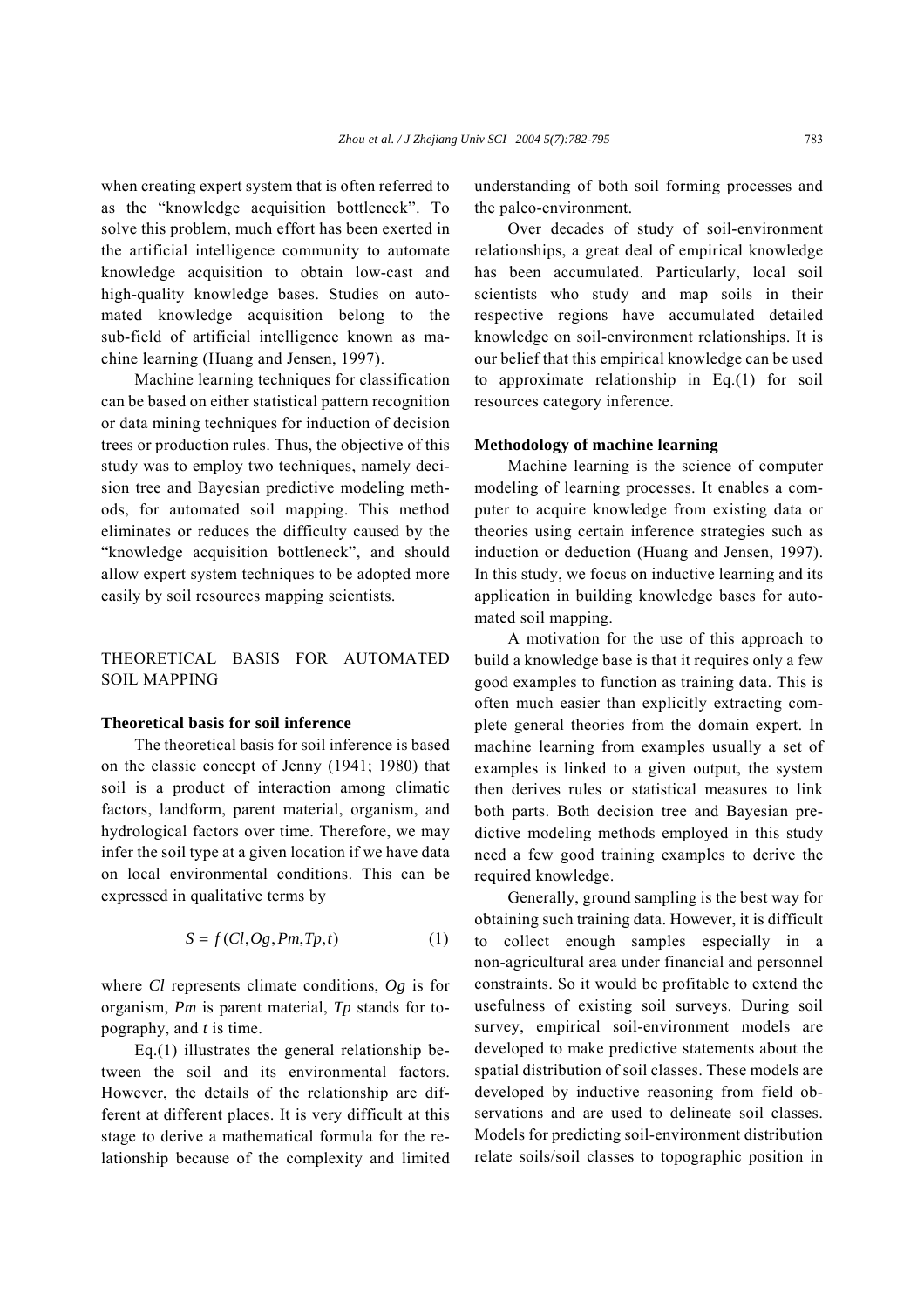certain landforms, geology, vegetation communities, and remotely sensed data. Thus, it should be theoretically possible to integrate these data types within a once mapped area to re-build predictive rules for soil resources mapping.

The association between an existing soil map for the Longyou area in Zhejiang Province, China, and other environmental and satellite sensing spatial data was analyzed by using two rule induction methods(decision tree method and Bayesian predictive modeling) whose resulting maps were then compared with the original. The underlying assumption was that these rule induction methods can reveal relationships between environmental variables that may help to predict the distribution of soil types and thus, in some way, mimic the mental model of the former surveyors.

## STUDY AREA AND MATERIALS

### **Description of the study area**

The study area (28°44′ to 29°17′N, 119°02′ to 119°20′E) locates in Longyou County, Zhejiang Province, China. According to the availability of the 1:50000 scale geological map, an area smaller than the administration region of Longyou County was selected as the study area of  $777.8 \text{ km}^2$ .

The climate is monsoon subtropical, with mean annual precipitation being about 1672 mm and the mean annual accumulation temperature reaching 5503 ºC. The area lies in the transitional zone between the North-Zhejiang Mountain range and the South-Zhejiang Mountain range with the alluvial plain formed by the Qujiang river running through the central part.

The elevation in the study area ranges from 33 m to 1439 m above sea level. The southern part is mountainous; the parent material is mainly gneiss, granite and tuff. The northern part is hilly region, mainly of red sandstone, limestone, and purple sandy shale parent material. The central part is the flat Jinqu Basin with variable fluvial deposits.

Based on the former soil survey (The Second Chinese National Soil Inventory), there are five soil groups in the study area, namely Red soil, Yellow

soil, Lithomorph soil, Fluvio-aquic soil and Rice paddy soil, with red soil being the main zonal soil of the region.

## **Environmental variables used**

The predictive variables considered important for determining the distribution of soils over the study area included: parent material, landuse, elevation and its derived terrain attributes, namely slope, aspect, profile curvature, plan curvature, upslope contributing area. In addition, the first 4 principal components of bitemporal TM imageries of study area are employed to characterize the soil-forming environment. The existing soil map used as a ground-truth map.

The 1:50000-scale soil map, geology and landuse map of the study area were digitized manually. Information on topographic data such as elevation, slope, aspect, profile curvature, plan curvature and upslope contributing area were obtained from a digital elevation model (DEM) of the study area. The contour lines, 3D points, streamlines and ridgelines were digitized manually from the Chinese State Bureau of Surveying and Mapping 1:50000-scale series map with a 10-m contour interval. These above topographic objects were input to Arc/Info to build a TIN, and then were transferred into a raster-based DEM. The profile curvature, plan curvature and upslope contributing area were derived by Arc/Info Grid module, and then rescaled into 0~255 to make these variables easily analyzable.

Two Landsat TM multispectral imageries of Longyou County obtained on 4th May, 2000 and 5th June, 1997 respectively were used in this study. After layer stacking these two TM imageries into a single imagery with 12 bands (excluding two thermal bands of TM), principal components analysis was performed on the bitemporal TM imagery, in order to reduce the number of features and thereby improve computational efficiency. Only the first 4 principal components accounting for 99.4% of the total scenes variance were adopted. These principal components were rescaled to range in brightness from 0 to 255 to improve the computational efficiency.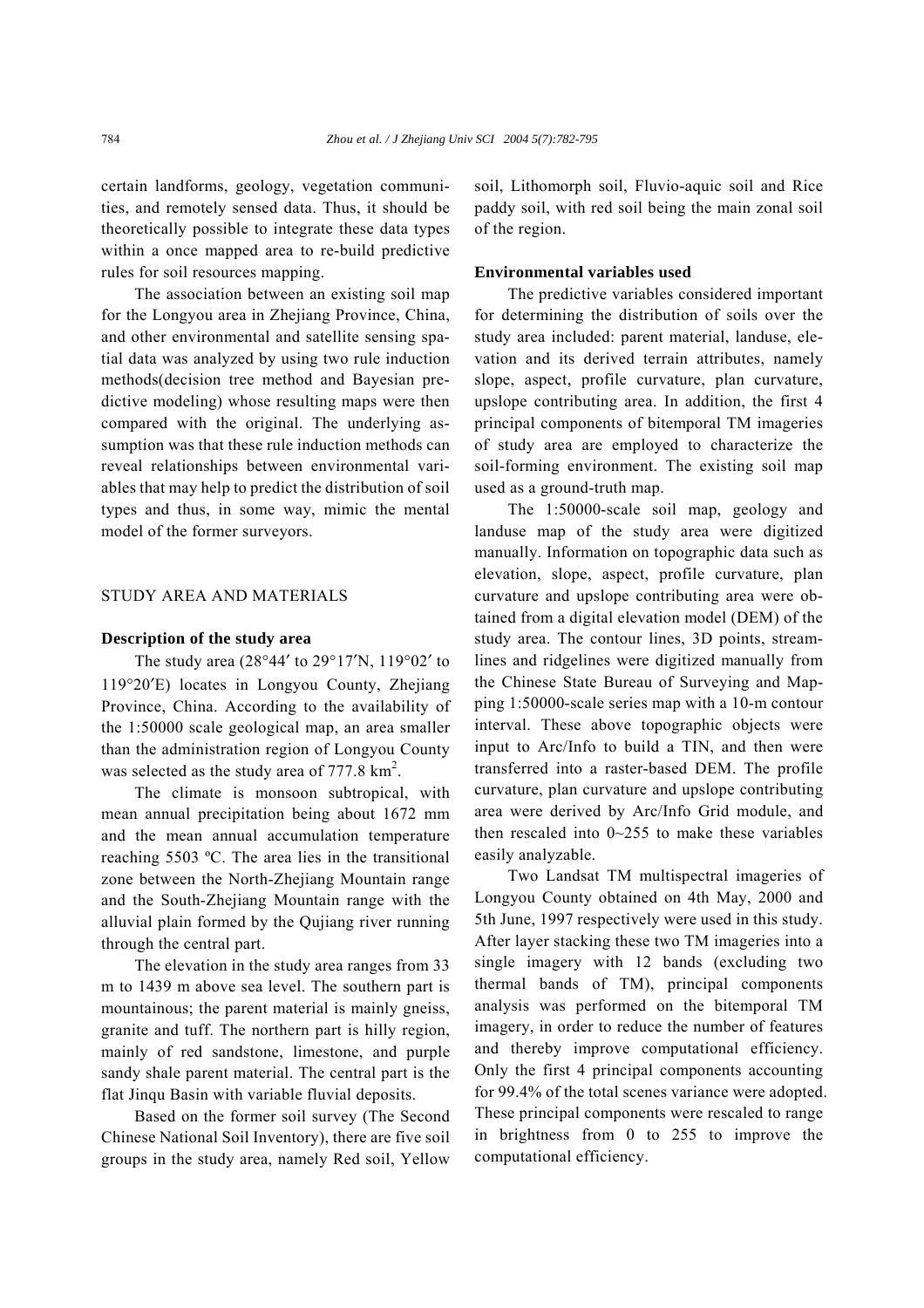# **Layerstacking the dataset and sampling the training data**

The raster data model was chosen to represent data layers and results in our method because the raster model is more suitable for representing continuous spatial variation of soil. All the data were geometrically corrected to a Gauss Kruger projection using the same map base (1:50000 scale contour map) and resampled to a regular 30 m grid. These datasets were inputted, and stored as a stacked layer in the ERDAS Imagine.

The objective of training is to provide examples of the concepts (in this study, it means soil-environment mental model) to be learned. When building a knowledge base for soil classification, the examples should be a set of training objects, each of which is represented by a class-attribute value class vector such as [*Soil-Class i, EnvironVariable 1, ..., EnvironVariable\_n*]. The learning algorithm attempts to deduce from this training data set some generalized concepts, i.e., rules that can be used to classify the remaining data (Huang and Jensen, 1997).

A total of 90266 pixels (approximately 10% of the total pixels) were selected using stratified random sampling. The training pixels were then subdivided randomly into two datasets; one consisting of 80786 pixels that were only used to develop the knowledge base and the other with 9480 pixels that were only used for accuracy assessment.

#### KNOWLEDGE ACQUISITION PROCESS

#### **Decision tree modeling**

(1) A brief introduction of decision tree modeling

Decision tree is a non-parametric method for analyzing hierarchical relationships. Trees can identify and express nonlinear and non-additive relationships in a simple form. The idea behind decision tree is to recursively subdivide the training set of examples into homogeneous groups, using discriminating variables. The variable selection criterion is based on the entropy measure from information theory. Thus a variable is chosen, which results in the best discrimination of the dataset into the given classes. The procedure is repeated for each new subset of the dataset, until all data in a subset belong to as "pure" subsets as possible.

There are a number of decision tree algorithms, such as Quinlan's (1986; 1993) ID3 and C4.5, and so on. The C4.5 algorithm was selected in this research because of its following advantages (Quinlan, 1993): 1) C4.5 is flexible. Unlike many statistical approaches, it does not depend on assumptions about the distribution of variables values or the independence of the variables themselves; 2) C4.5 is based on a decision-tree learning algorithm that is one of the most efficient forms of inductive learning.

#### (2) decision tree generation

A recursive "divide and conquer" strategy is used by C4.5 to generate a decision tree from the above training data. The input training data was a text file with each line representing a training object. In this study, tree construction proceeds until the number of cases reaching each leaf is small (by default,  $n \leq 5$ ) or the leaf is homogeneous enough (by default, its deviance is <1% of the deviance at the root node). The resultant tree structure is shown in Fig.1.

The decision tree obtained using the continuous quantitative variables elevation, slope, aspect,



#### **Fig.1 The structure of the classification tree with 29 terminal nodes**

Some simplified splitting criterion is given for the marginal nodes with the largest reduction in deviance. All of the splitting criterion (i.e. production rules) are listed in Appendix I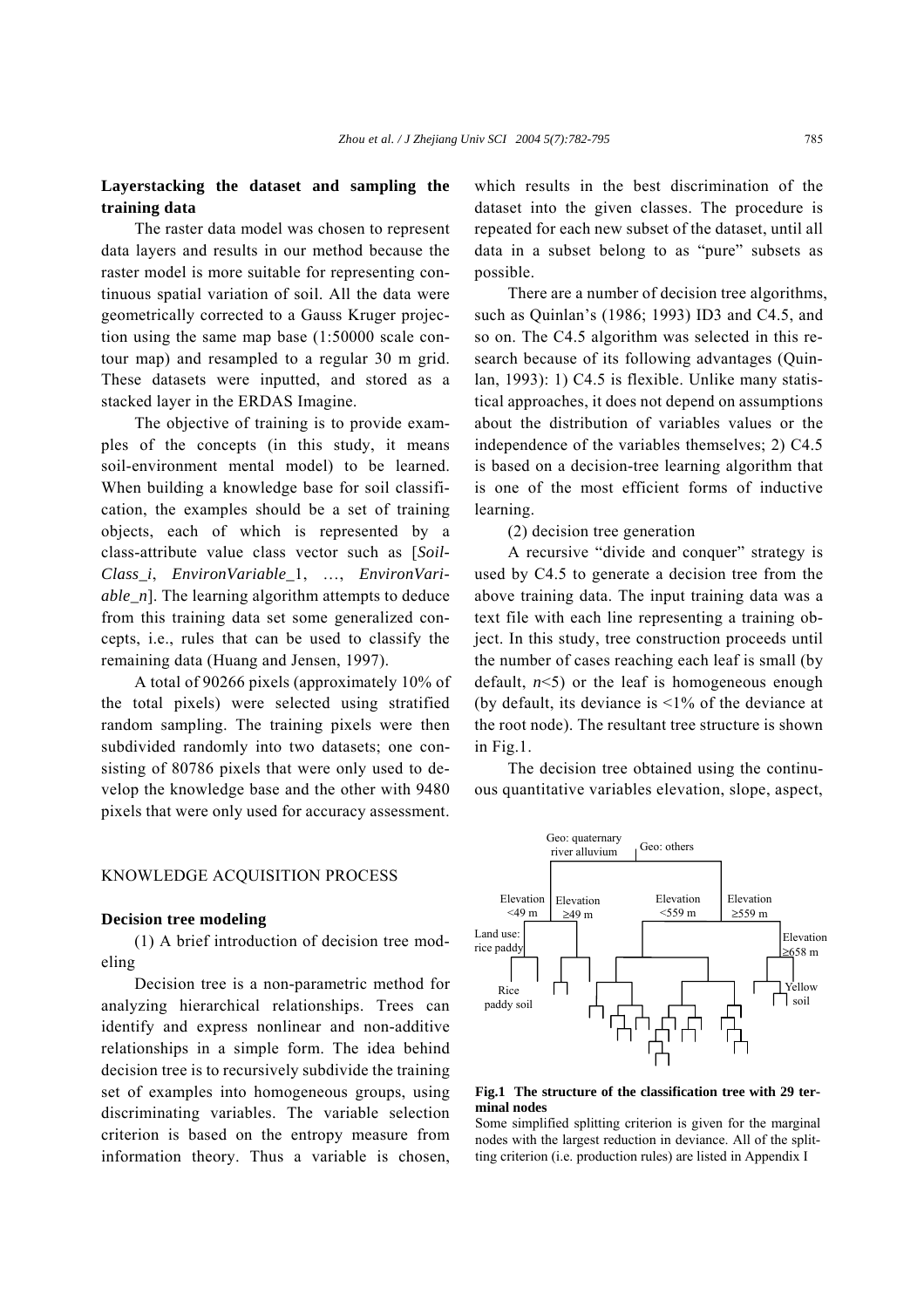upslope contribution area, PC1−PC4 and the categorical factor geology, landuse to predict Longyou soil classes had 89 nodes. Table 1 compares the original and pruned tree statistics. The misclassification error rate increases slightly from 0.1891 to 0.1894 for the pruned tree with 29 terminal nodes. Yet more severe pruning further reduced the number of predicted classes: pruning to 20 or 11 terminal nodes yielded 4 classes (Table1).

It was clear that geology, landuse and elevation, which were used to split the trees at the highest nodes (Fig.1) were the most important variables for predicting Longyou soil classes. Of the DEM-derived terrain attributes, only slope and upslope contributing area were used to build the tree when it was pruned to 29 terminal nodes.

(3) From decision tree to production rules

Although decision tree is an important form of knowledge representation, it is rarely used directly in knowledge bases. Decision trees are often too complex to be understood, especially when they are large. A decision tree is also difficult to maintain and update. Therefore, it is often desirable to transform a decision tree to another form of knowledge representation, such as production rules. In fact, each path from the root to a leaf in a decision tree can be translated into a production rule. For example, the path from the root to the most left leaf in the decision tree in Fig.1 can be represented by a production rule, i.e.:

(geology="Quaternary river alluvium") and (elevation<49m) and (landuse="rice paddy field") $\rightarrow$ (soil=Rice paddy soil)

The performance of each rule was summarized

by the statistics  $(n/m)$ . *n* is the number of training cases covered by the rule and *m* shows how many of them do not belong to the class predicted by the rule. The rule's accuracy was estimated by the Laplace ratio (*n*−*m*+1)/(*n*+2). The meaning of rule parts was shown in the following simple illustration:

| RUTE 2:                                            |
|----------------------------------------------------|
| GEO=Ouaternary river alluvium                      |
| // if Geology type is "Quaternary river alluvium", |
| $ELE < 49$ m                                       |
| //and if elevation is less than and equal to 49 m, |
| $LDU = rice$ paddy field                           |
| //and if landuse type is "rice paddy field",       |
| $\rightarrow$ SOIL = Rice paddy soil [0.897]       |
| //then soil class is "Rice paddy soil".            |
| //The accuracy of this rule is $0.897$ .           |
|                                                    |

Totally, 29 predicting rules were transformed from the decision tree (see Appendix I).

Because the rules are easy to understand, they can also be examined by human experts. With caution, they may be edited directly. Based on the result of the decision tree, the production rules were built as a file with the aid of ERDAS IMAGINE 8.4/ knowledge Engineer program. This file became the knowledge base and was the core part of the knowledge classifier. The subsequent knowledge classification was preformed by using the ERDAS IMAGINE 8.4/knowledge classifier program, and the resultant soil map is shown in Fig.2.

#### **Bayesian predictive modeling**

(1) A brief introduction to Bayesian predictive modeling

Bayesian statistics constitute an alternative method for building predictive relationships between

| Table 1 Summary of original and pruned tree results                    |                          |                               |                                  |  |  |  |  |
|------------------------------------------------------------------------|--------------------------|-------------------------------|----------------------------------|--|--|--|--|
| Variables employed by decision tree<br>(ordered by appearance in tree) | No. of terminal<br>nodes | Misclassication<br>error rate | No. of soil classes<br>predicted |  |  |  |  |
| $GEO + ELE + LDU + PC3 + PC4 + PC1 + ASP + USCA + SLP + PC2$           | 89                       | 0.1891                        |                                  |  |  |  |  |
| GEO+ELE+LDU+PC3+PC +SLP+USCA+PC2                                       | 33                       | 0.1892                        |                                  |  |  |  |  |
| GEO+ELE+LDU+PC3+SLP+USCA+PC2+PC4                                       | 29                       | 0.1894                        |                                  |  |  |  |  |
| GEO+ELE+LDU+PC3+SLP+USCA+PC2                                           | 20                       | 0.1917                        | 4                                |  |  |  |  |
| GEO+ELE+LDU+PC3+SLP+PC2                                                |                          | 0.2001                        | 4                                |  |  |  |  |

**Table 1 Summary of original and pruned tree results**

GEO: geology; ELE: elevation; LDU: landuse; ASP: aspect; USCA: upslope contribution area; SLP: slope; PC1, PC2, PC3 and PC4: 1st, 2nd, 3rd and 4th principal components of bitemperal TM data, respectively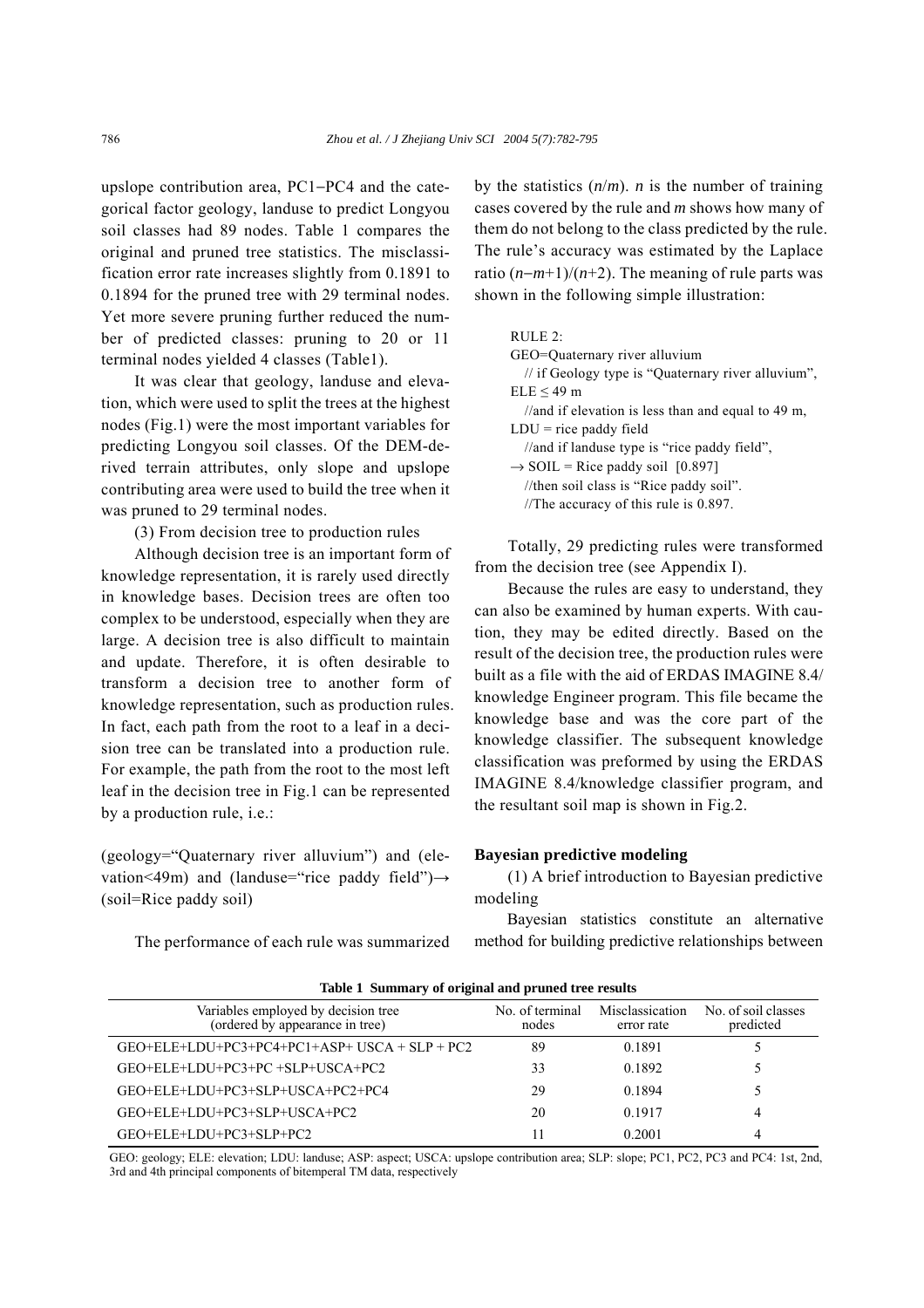

**Fig.2 The soil maps of the study area**  (a) Reference soil map; (b) Inferred soil map based on classification tree; (c) harden soil map resulting from Bayesian predictive modeling

soil types and their environment. Mapping soil resources under this probability model is a process of deriving probability values of the given soil resource at each location (pixel) to a set of prescribed soil resource classes.

Bayes' theorem uses a prior and conditional probabilities to calculate the probability of an uncertain event occurring. In this instance, let  $S_a$  be the soil class (for  $a=1, \ldots, n$  classes) occurring at location *Xij*, that is at the *i*th row and *j*th column of the GIS raster database. Let  $E_b$  be an item of predictor variable (for  $b=1, \ldots, k$  items of evidence) known at location  $X_{ij}$ . Set up a hypothesis  $(H_a)$  that class  $S_a$  occurs at location  $X_{ij}$ ,

A rule may be defined as

$$
E_b \Rightarrow H_a \tag{2}
$$

That is, given a piece of evidence, then infer *Ha*.

The probability of a given soil class at a given cell is then inferred using Bayes' theorem to update the probability of the rule that the hypothesis  $(H_a)$ occurs at location (*i*, *j*) given a piece of evidence  $(E_b)$ , i.e.

$$
P(H_a | E_b) = [P(E_b | H_a)P(H_a)]/P(E_b)
$$
 (3)

where  $P(E_h | H_a)$  is the a priori conditional probability that there is a piece of evidence  $E_b$  given a hypothesis  $H_a$  that class  $S_a$  occurs at location  $(i, j)$ ;  $P(H_a)$  is the probability for the hypothesis ( $H_a$ ) that class  $S_a$  occurs at location  $(i, j)$  and is estimated by the experienced soil scientist or calculated on the field samples.  $P(E_b)$  is the probability of the evidence alone, or, the probability that any cell has an item of evidence {*Eb*}.

Given the complexity of soil landscape, we would not expect a high degree of precision from one or two rules alone. The surveyor would conventionally consider a range of evidence simultaneously and a similar function is performed here by combing rules in a single estimate of probability.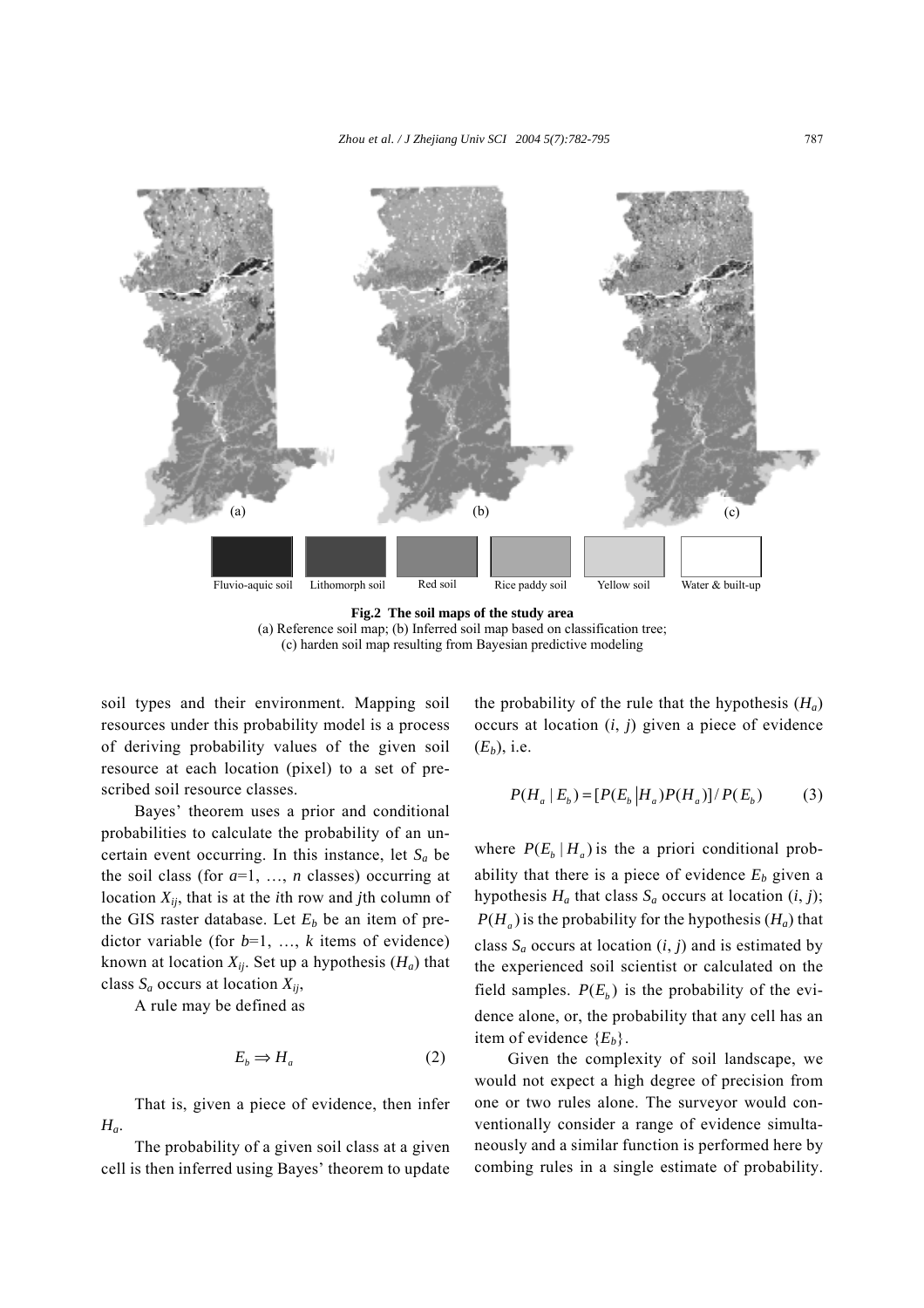Thus parallel inference method was employed in the inference process to calculate the joint probability of the soil classes' occurrence given  $n$  soil environment factors.

Assuming conditional independence of the evidence, the joint probability from *n* contributing rules can be calculated as follows (Cook *et al.*, 1996):

$$
p(H_a \mid E_1, \dots, E_b) = \frac{o(H_a \mid E_1, \dots, E_b)}{o(H_a \mid E_1, \dots, E_b) + 1}
$$
(4)

$$
o(H_a \mid E_1, ..., E_b) = o(H_a) \prod_{b=1}^k L_b
$$
 (5)

$$
L_b = \frac{o(H_a \mid E_b)}{o(H_a)}
$$
(6)

$$
o(H_a \mid E_b) = \frac{p(H_a \mid E_b)}{1 - p(H_a \mid E_b)}
$$
(7)

$$
o(H_a) = \frac{p(H_a)}{1 - p(H_a)}
$$
(8)

where  $p(H_a | E_1, ..., E_b)$  is the joint probability that a hypothesis  $H_a$  that class  $S_a$  occurs at location  $(i, j)$ given *n* evidence  $E_b$ ;  $L_b$  is the weighting value of the bth environmental variable for the soil *Sa*;  $o(H_a | E_1, ..., E_b)$ ,  $o(H_a | E_b)$  and  $o(H_a)$  represent the conditional odds format of  $p(H_a|E_1, \ldots, E_b)$ ,  $p(H_a | E_b)$  and  $P(H_a)$ , respectively.

(2) Bayesian probability modeling

In a soil mapping exercise the joint probabilities are generally developed using sample sites throughout the area to be mapped. At these sites the soil class to be predicted are identified, as are the on-site values of the evidence variables. In this study, the joint probabilities were calculated using the training data mentioned above.

Based on the above result of classification tree, the evidence variables that might be helpful in identifying the soil type of the study area were geology, landuse, elevation, slope, upslope contribution area, and PC1~PC4. Thus only these 9 variables were adopted in the Bayesian predictive modeling. For each soil type, a point-by-point comparison with each predictor variable was used

to derive a probability lookup table.

The inference process was carried out using a raster data model with which probability values were computed for each grid cell. For a given soil type the inference system took a set of environmental conditions of a pixel from the GIS database. It then used each of the probability lookup tables to calculate the joint probability value from each of the environmental variables. The combining inference was used on these probability values to obtain the joint probability value for the pixel. The process continued onto the next pixel until all pixels in the area were visited. A map  $(P^a)$  of overall probability values for the given soil type *a* over the mapping area was then produced. The process continued onto the next soil type until all soil types were considered.

Thus, the soil in a given location  $(i, j)$  can be expressed by an *n*-element vector

$$
\boldsymbol{P}_{ij} = (p_{ij}^1, \dots p_{ij}^a, \dots p_{ij}^n) \tag{9}
$$

where  $p_{ij}^a$  is a probability measure of the soil at point (*i*, *j*) to the prescribed soil categorical unit *a*, and *n* is the number of soil categorical units in the area.

We call vector **P** the soil probability vector (SPV). Thus, SPV at point  $(i, j)$  will be represented as *SPVij*. The assemblage of these probability maps (SPV) forms the probability representation of the soil resources over the area.

In order to compare the inferred results with the existing soil maps at the point level, we hardened the SPV to produce a crisp representation of soil information for each pixel by assigning to it the soil type which has the highest posterior probability  $\{ \max p(H_a | E_1,..., E_n) | a=1,...,n \}$  at that location. The resultant soil maps obtained by using Bayesian predictive modeling are shown in Fig.3.

### RESULTS AND DISCUSSIONS

Maps results from each of the methods detailed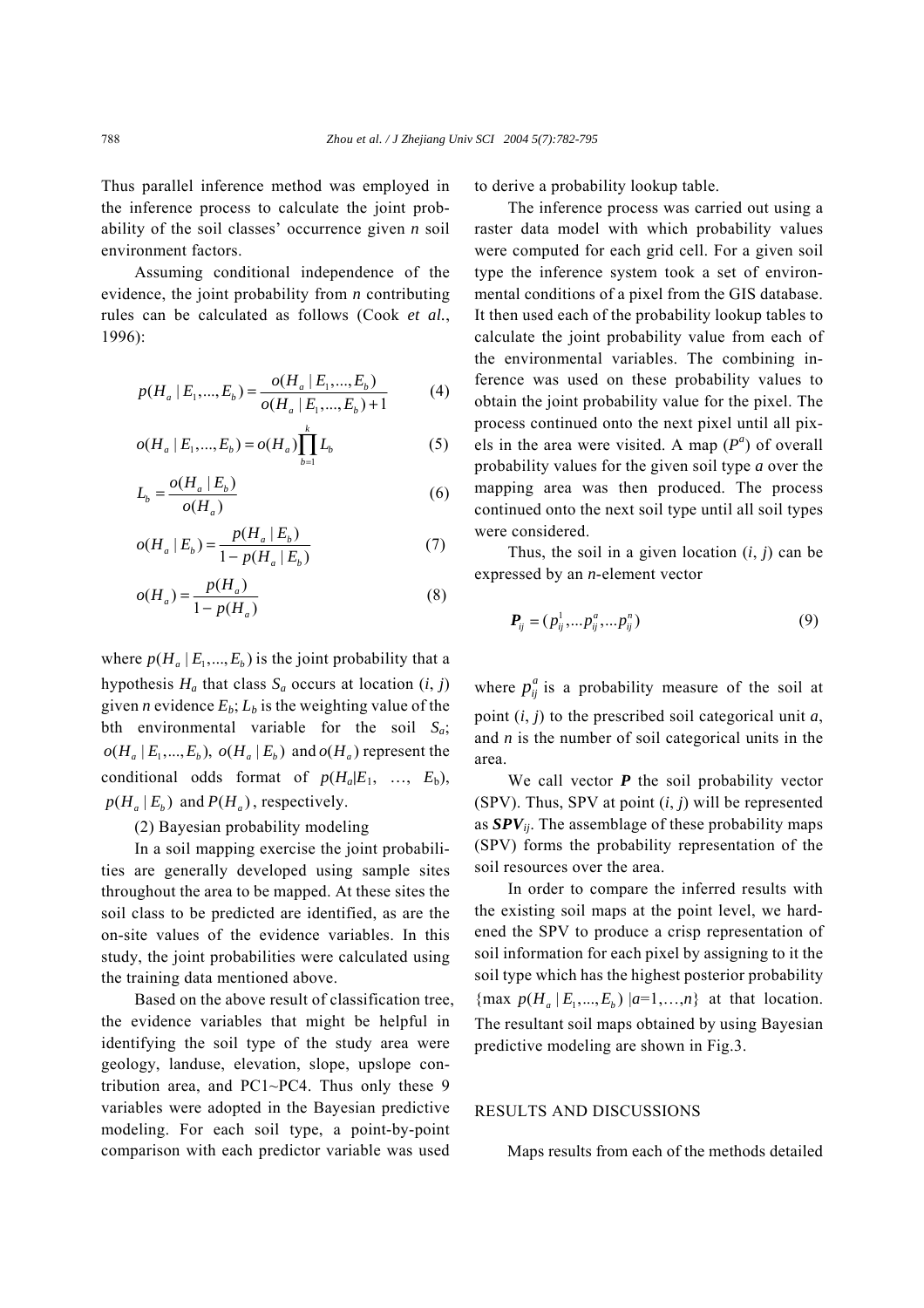

**Fig.3 The probability maps of the soil in study area**  (a) Red soil; (b) Yellow soil; (c) Lithomorph soil; (d) Rice paddy soil; (e) Fluvio-aquic soil

above are shown in Fig.2 and Fig.3. The resulting maps were overlaid with the reference and the correspondences between them were tested by cross-validation (Table 2 and Table 3). User's accuracy, producer's accuracy and Kappa statistics were then applied to measure the overall agreement between the predicted and the reference data. These misclassification rates suggested that there were some differences between the inferred soil maps by two methods and the existing soil map.

For both methods, Yellow soil and Fluvioaquic soil were predicted more successfully than Rice paddy soil and Red soil according to Kappa statistics. Neither method can successfully predict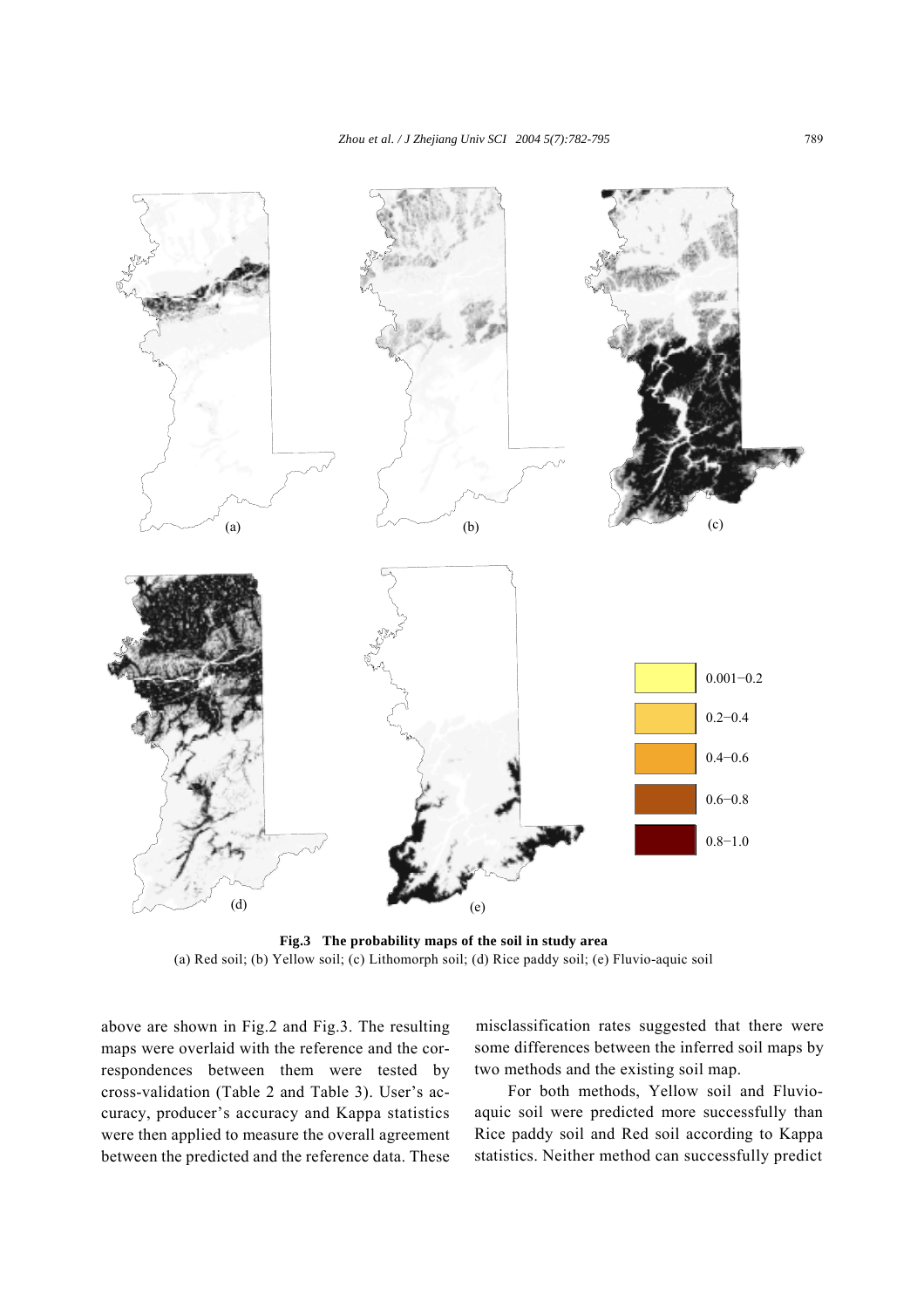|             |                     | Reference soil map |             |          |                                            |                  |       |                         |        |
|-------------|---------------------|--------------------|-------------|----------|--------------------------------------------|------------------|-------|-------------------------|--------|
|             |                     | Red soil           | Yellow soil | soil     | Lithomorph Fluvio-aquic Rice paddy<br>soil | soil             | Total | User's<br>accuracy      | Kappa  |
|             | Red soil            | 4088               | 50          | 90       |                                            | 795              | 5024  | 0.814                   | 0.6307 |
| map<br>soil | Yellow soil         | 172                | 581         | $\theta$ | $\boldsymbol{0}$                           | 30               | 783   | 0.742                   | 0.7236 |
|             | Lithomorph soil     | 4                  | 0           | 7        | $\mathbf{0}$                               | $\boldsymbol{0}$ | 11    | 0.636                   | 0.6273 |
|             | Fluvio-aquic soil   | $\theta$           | $\theta$    | $\theta$ | 104                                        | 12               | 116   | 0.897                   | 0.8948 |
| Predicted   | Rice paddy soil     | 433                | 0           | 134      | 56                                         | 2923             | 3546  | 0.824                   | 0.7088 |
|             | Total               | 4697               | 631         | 231      | 161                                        | 3760             | 9480  |                         |        |
|             | Producer's accuracy | 0.870              | 0.921       | 0.030    | 0.646                                      | 0.777            |       | Overall accuracy: 0.813 |        |

**Table 2 Cross-tabulation of reference vs classes predicted with the decision tree** 

**Table 3 Cross-tabulation of reference vs classes predicted by using Bayesian predictive modeling** 

|             |                     | Reference soil map |             |              |                                            |       |       |                         |        |
|-------------|---------------------|--------------------|-------------|--------------|--------------------------------------------|-------|-------|-------------------------|--------|
|             |                     | Red soil           | Yellow soil | soil         | Lithomorph Fluvio-aquic Rice paddy<br>soil | soil  | Total | User's<br>accuracy      | Kappa  |
|             | Red soil            | 3828               | 125         | 57           | $\overline{2}$                             | 601   | 4613  | 0.830                   | 0.6627 |
| map<br>soil | Yellow soil         | 85                 | 453         | $\theta$     | $\mathbf{0}$                               | 5     | 543   | 0.834                   | 0.8224 |
|             | Lithomorph soil     | 125                | $\theta$    | 67           | $\mathbf{0}$                               | 77    | 269   | 0.249                   | 0.2303 |
|             | Fluvio-aquic soil   | 4                  | $\theta$    | $\mathbf{0}$ | 136                                        | 42    | 182   | 0.747                   | 0.7429 |
| Predicted   | Rice paddy soil     | 655                | 53          | 107          | 23                                         | 3035  | 3873  | 0.784                   | 0.6414 |
|             | Total               | 4697               | 631         | 231          | 161                                        | 3760  | 9480  |                         |        |
|             | Producer's accuracy | 0.815              | 0.718       | 0.290        | 0.845                                      | 0.807 |       | Overall accuracy: 0.793 |        |

Lithomorph soil, although the Kappa value for it in Table 2 reached to  $0.6273$ , the producer's accuracy for this class was much worse (0.030) which suggested almost 97% of this type was classified as other types.

Both of the two methods predicted Red soil with similar accuracy, Kappa values for decision tree and Bayesian predicting modeling were 0.6307 and 0.6627, respectively. User's accuracy and producer's accuracy were also close to each other.

Rice paddy soil was in similar situation with red soil. With some slight difference, decision tree and Bayesian predicting modeling displayed the comparable effect for soil prediction.

However, great differences existed in the prediction of Fluvio-aquic soil and Yellow soil by the two methods. For Fluvio-aquic soil, producer's accuracy of Bayesian predicting modeling was better than that of decision tree by 20%, whereas user's accuracy of the former was worse than the latter by 15%. For Yellow soil, Bayesian predicting

modeling had better user's accuracy but worse producer's accuracy than decision tree modeling with differences of accuracy values reaching to 10% and 20%, respectively.

Overall accuracy provided another index for evaluating the prediction result. About 81.3% and 79.3% of the total validating data were correctly predicted by decision tree modeling and Bayesian predicting modeling. This result suggested that, on general basis, these two methods had equivalent effect on soil class prediction over the study area although they displayed different effect for some of the specific soil type predictions.

The differences between the inferred soil maps and the reference soil map might be caused by inaccuracies in the GIS data layers and the ambiguity or incompleteness of the knowledge bases. Errors in GIS data layers will reduce the mapping accuracy of the resultant soil maps derived by the machine learning techniques (Skidmore *et al*., 1991). The extent to which errors were accumulated from the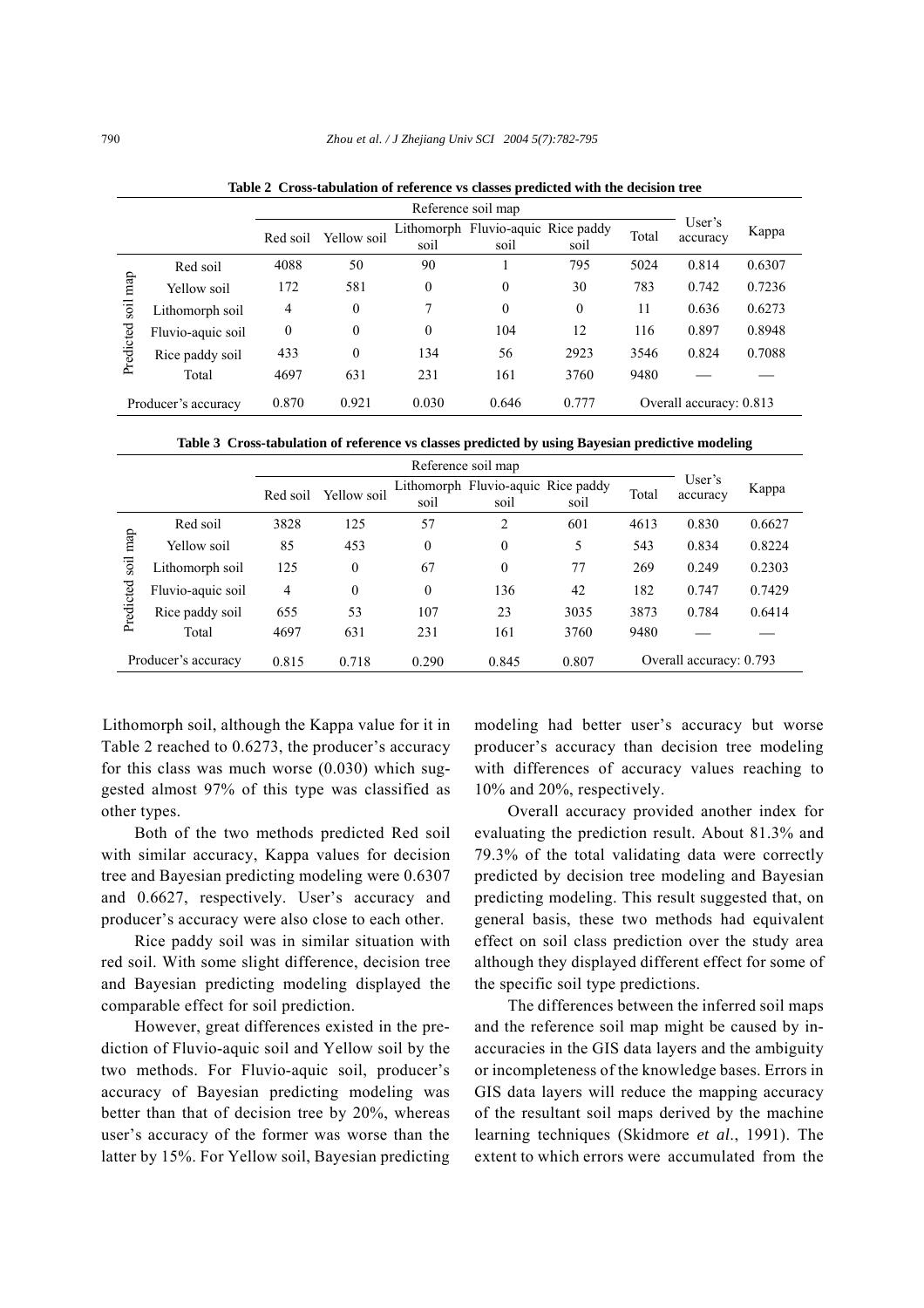GIS data layers may be uncertain, but are analyzed theoretically and empirically in the following part.

In this study, the existing soil map produced from soil surveys was digitized to be used as a "true" map and provide the soil classes information required for the machine learning. However, soil maps often contain a great deal of uncertainty as much of the quantitative and qualitative knowledge of the soil scientists regarding the occurrence of given soil units is not maintained in the map. There are some major problems regarding the use of current soil maps in geographic analysis (Burrough, 1986) including limited coverage at a fixed scale, locational errors, attributes errors, and insufficient information in the mapping units due to the crisp logic and cartographic techniques with which soil maps are produced.

Therefore, the knowledge of soil scientists about soil variation cannot be fully represented by soil maps so that some of the information mapped cannot be captured by the machine learning methods. The knowledge bases acquired by machine learning algorithm can be consequently ambiguous or incomplete.

In addition, locational errors are introduced into soil maps by improper positioning of boundaries between soil bodies. The introduction of locational errors is not due purely to the mistakes made by soil mapping experts but also due to the nature of soil boundaries. Soil varies gradually and the boundaries between different types of soil are often diffused than sharp (Mark and Csillag, 1990). However, soils have to be delineated into homogeneous polygons on soil maps. Therefore, it is difficult for any soil-mapping expert to draw a boundary between two soils without introducing locational errors.

The idea that the low predictive success of the two methods stems from positional inaccuracies in the polygon boundaries was tested by performing new map correlations after masking out 1 pixel-width on either side of map polygon boundaries of the original reference soil map. This decreased the number of validation samples from 9480 to only 7186. The overall accuracy of the predicted map by using the decision tree increased from 81.3% to 89.0% and Kappa statistics increased from 0.6307 to 0.8029 for Red soil, from 0.7088 to 0.8371 for Rice paddy soil. The overall accuracy of the predicted map by using the Bayesian probability method increased from 79.3% to 86.5% and Kappa statistics increased from 0.6627 to 0.8114 for Red soil, from 0.6414 to 0.7701 for Rice paddy soil.

Table 4 lists the details of the decrease number for each soil classes. The results showed that the validating data for Lithomorph soil had the highest decrease rate, more than half of the total points located in the above masking-out region which implied Lithomorph soil dramatically tend to be spatially intermittent.

Based on the results, we can find that both methods had difficulty in singling out the soil-environmental relationships for soil units that tend to be spatially intermittent, especially in the hilly region of the study area. It is true that at high elevations the environment is less heterogeneous than at low elevations in the study area. Thus, the soil class (Yellow soil) at high elevations tended to be spatially contiguous always had the higher classification accuracy. Understanding the relationships between spatially contiguous soil units and their environments would be easier than under-

|                   | No. of original<br>validation data | No. of validation data<br>after masking-out | No. of decrease | Rate of decrease |
|-------------------|------------------------------------|---------------------------------------------|-----------------|------------------|
| Red soil          | 4697                               | 3673                                        | 1024            | 21.8%            |
| Yellow soil       | 631                                | 536                                         | 95              | 15.1%            |
| Lithomorph soil   | 231                                | 112                                         | 119             | 51.5%            |
| Fluvio-aquic soil | 161                                | 123                                         | 38              | 23.6%            |
| Rice paddy soil   | 3760                               | 2742                                        | 1018            | 27.1%            |
| Total             | 9480                               | 7186                                        | 2294            | 24.2%            |

**Table 4 Details of the decrease number for each soil classes**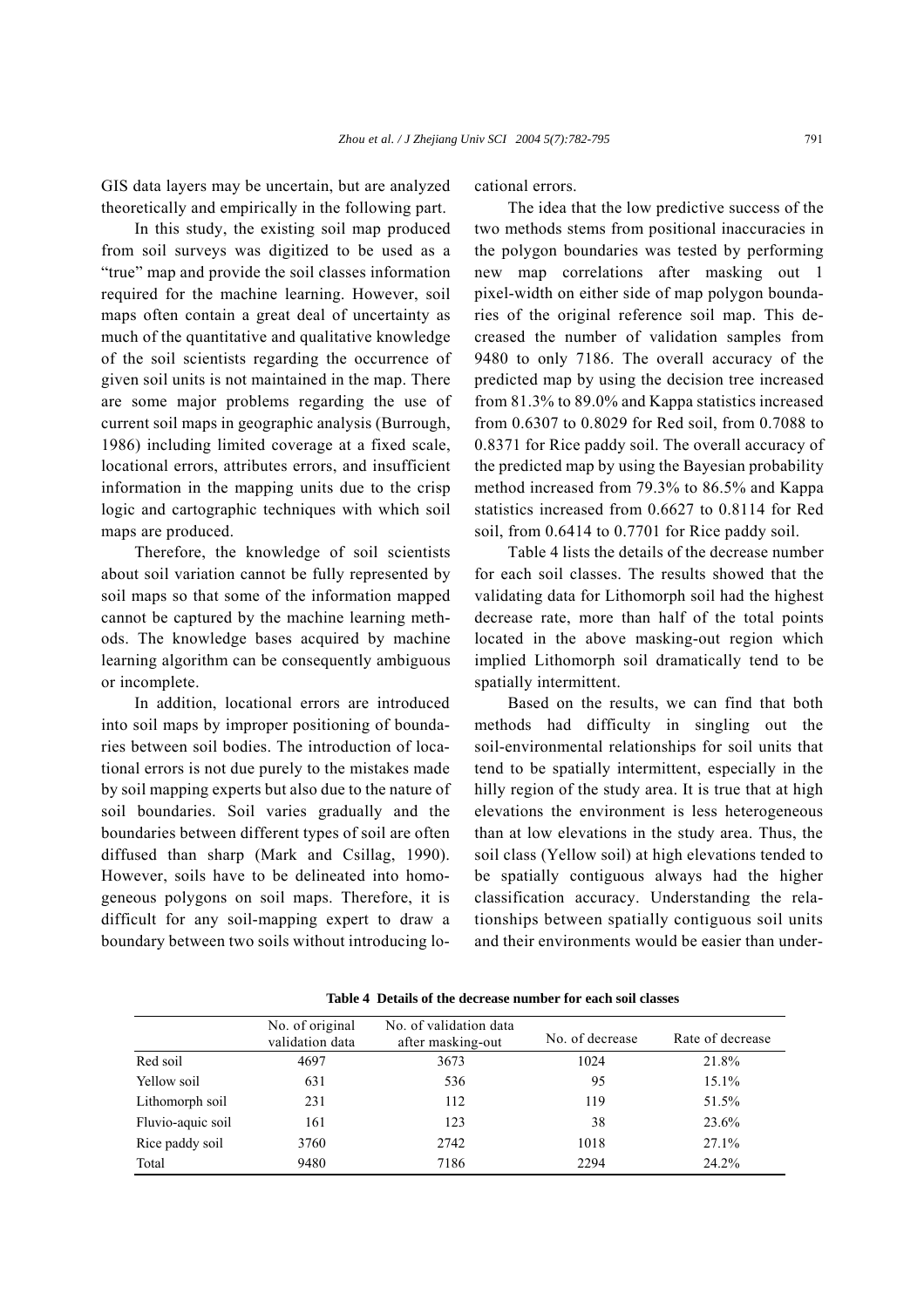standing the relationships between intermittently distributed soil units and their environments.

The reference soil map is not completely accurate, neither is the other categorical maps (geology and landuse) nor the DEM, and further errors are propagated by using the DEM to derive terrain attributes. Lithomorph soil often occurs around small rock outcrops or along small spurious ridges and divides which could not be described well with the environmental variables, especially the topographic and parent materials variables employed. Therefore, it was difficult to establish the relationships between Lithomorph soil and these environmental variables. In detail, Lithomorph soil and Red soil essentially fall within similar elevation range, and have similar spectral reflectance due to their being overlaid by similar landcover types (mainly rangeland) in the northern part of the study area, where only the parent materials can be used to separate them. Thus prediction of these two soil classes is highly sensitive to any errors in the geology map. The low consistency measure between our resultant map and the existing soil map related to the Lithomorph soil implied that there might be some errors or omissions existing in the geology map. A larger scale (for example, 1:10000 scale) geology map would be helpful for improving the accuracy.

Yet another possibility for the inconsistency rate of the machine learning methods is that the current environmental conditions are not those under which the soils developed. For example, we can easily be aware that the landuse type of some areas that underlaid the rice paddy soil in the reference soil map has changed from rice paddy field to other landuse type (rangeland or dry land) by overlaying landuse map or remotely sensed imageries. Thus, the soil type must have changed to some extent due to absence of the conditions of Rice paddy soil development.

Therefore, the valid test of accuracy for the results is field ground-truthing of the predicted maps but not only by comparing with the existing soil map. Under financial and personnel constraints, however, it is generally difficult to collect enough field samples to assess the error in a statistically significant manner.

The trees confirm that the spatial correlations evident from visual comparisons of overlays of the geology, landuse, spectral features and elevation with the Longyou soil map. In fact, Wang *et al*. (1986) considered landform as the highest category level of their soil visual interpretation. The soils on uniform landform were further subdivided on the basis of parent material and spectral reflectance. These researches including this study suggested that landform, geology, and multispectral imagery played important roles in the mental model used by soil experts to map the soil distribution in Zhejiang Province.

As the terrain attributes derived from DEM, it is possible that profile curvature and plan curvature are not useful for predicting soil-environment relationships when the soil mapping units are large groups rather than genus of species and there is a mismatch between the scale of generalization of soil units and the terrain attributes. Lagacherie and Holmes (1997) concluded that the curvature variables were of limited usefulness in his study area in France.

Bayesian probability methods achieved moderate success in predicting soil map classes over the study area using geology, bitemporal TM imageries, landuse, DEM and its derived terrain attributes. Moreover, this representation of soil information is different from the conventional crisp representation. The existence of the soil at a location in a soil unit is expressed in terms of a probability value between 0.0 and 1.0, and not a yes or no. Fig.3b and Fig.2a show the distribution of probability values and existing soil map, respectively, for Yellow soil. Compared with the existing soil map, the probability maps reveal more details at the spatial level. Therefore, the probability predictive modeling method is capable of eliminating the minimum mapping size problem in conventional soil mapping and by allowing more detailed spatial patterns of soil information to be represented.

# **CONCLUSION**

This paper presents a process based on deci-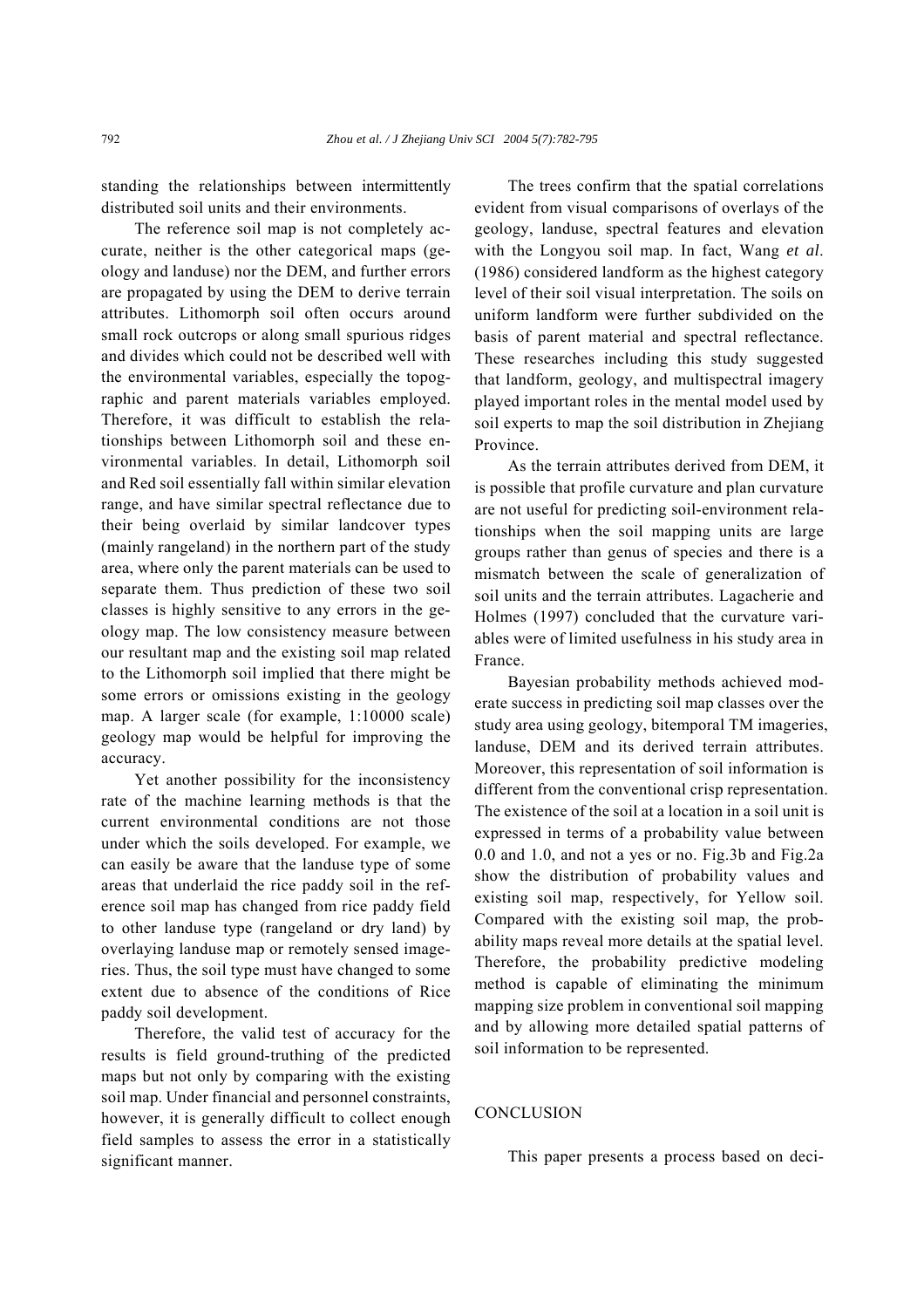sion tree technique and Bayes' Theorem for acquiring knowledge about soil-environment relationships and also presents a case study that demonstrated the use and potential of this process for extracting useful information from the existing maps. The case study showed that the process was moderately successful in extracting knowledge from the existing soil maps and other GIS data related to soil development. The implication is that this process would be useful in acquiring knowledge about resource-environment relationships for mapping natural resources by using the decision tree and probability model.

The decision trees suggested that there exist spatial correlations between some local environmental variables and the Longyou soil types. These variables were confirmed to be geology, landuse, spectral features, elevation and some of its derived terrain attributes, with geology, landuse, and elevation playing the most important roles in the mental model used by soil experts to map the soil distribution in local area.

The probability images produced from the Bayesian predictive modeling have potential advantages over standard soil survey maps in terms of revealing spatial patterns of soil information and in terms of production cost. Rigorous field-testing is required to quantify the potential advantages of this technique in the derivation and representation of the spatial pattern of soil types.

## **References**

Burrough, P.A., 1986. Principles of Geographical Information Systems for Land Resources Assessment. Clarendon Press, Oxford, p.193.

- Cook, S.E., Corner, R.J., Grealish, G.J., Gessler, P.E., Chartres, C.J., 1996. A rule-based system to map soil properties. *Soil Science Society America Journal*, **60**:1893-1900.
- Huang, X.Q., Jensen, J.R., 1997. A machine-learning approach to automated knowledge-base building for remote sensing image analysis with GIS data. *Photogrammetric Engineering & Remote Sensing*, **63**(10): 1185-1194.
- Jenny, H., 1941. Factors of Soil Formation: A System of Quantitative Pedology. McGraw-Hill, New York, p.281.
- Jenny, H., 1980. The Soil Resource: Origin and Behaviour. Springer-Verlag, New York, p.377.
- Lagacherie, P., Holmes, S., 1997. Addressing geographical data errors in a classification tree for soil unit predictions. *Int. J. Geographical Information Science*, (11):183-198.
- Luger, G.F., Stubblefield, W.A., 1993. Artificial Intelligence: Structures and Strategies for Complex Problem Solving. Second Edition, The Benjamin/Cummings Publishing Company, Inc., Redwood City, California, p.740.
- Mark, D.M., Csillag, F., 1990. The nature of boundaries on ëarea-classí maps. *Cartographica*, (27):65-78.
- Quinlan, J.R., 1986. Induction of decision tree. *Machine Learning*, **1**(1):81-106.
- Quinlan, J.R., 1993. C4.5: Programs for Machine Learning. Morgan Kaufmann Publishers, San Mateo, California.
- Skidmore, A.K., 1989. An expert system classifies eucalypt forest types using thematic mapper data and a digital terrain model. *Photogrammetric Engineering and Remote Sensing*, **55**(10):1449-1464.
- Skidmore, A.K., Ryan, P.J., Dawes, W., Short, D., OíLoughlin, E., 1991. Use of an expert system to map forest soils from a geographical information system. *Int. J. Geographical Information Systems*, **5**(4):431- 445.
- Wang, R.C., Wang, S.F., Su, H.P., 1986. The research on soil visual interpretation and mapping technique by using MSS imagery. *Journal of Zhejiang Agricultural Universit*y, **12(**2):103-111 (in Chinese).

**Appendix I 29 predicting rules transformed from the decision tree\***

| Rule $1$ :                                     | Rule $3$ :                                   |
|------------------------------------------------|----------------------------------------------|
| $ELE < 49$ m                                   | $ELE = 49$ m                                 |
| GEO = $6,9,17,26^{1}$                          | $GEO = 6.17$                                 |
| $LDU = 4,7,10,16,17,18^{2}$                    | $LDU = 1,2,4,7,9,11,15,16$                   |
| $\rightarrow$ Soil = Fluvio-aquic soil [0.878] | $\rightarrow$ Soil = Rice paddy soil [0.780] |
| Rule $2:$                                      | Rule $4$ :                                   |
| $ELE < 49$ m                                   | $ELE \ge 49$ m                               |
| $GEO = 6.9,17,26$                              | $GEO = 6.17$                                 |
| $LDU = 1,2,3,5,8,9,15,20$                      | $LDU = 3,6,8,10,13,18,19,20$                 |
| $\rightarrow$ Soil = Rice paddy soil [0.897]   | $\rightarrow$ Soil = Red soil [0.599]        |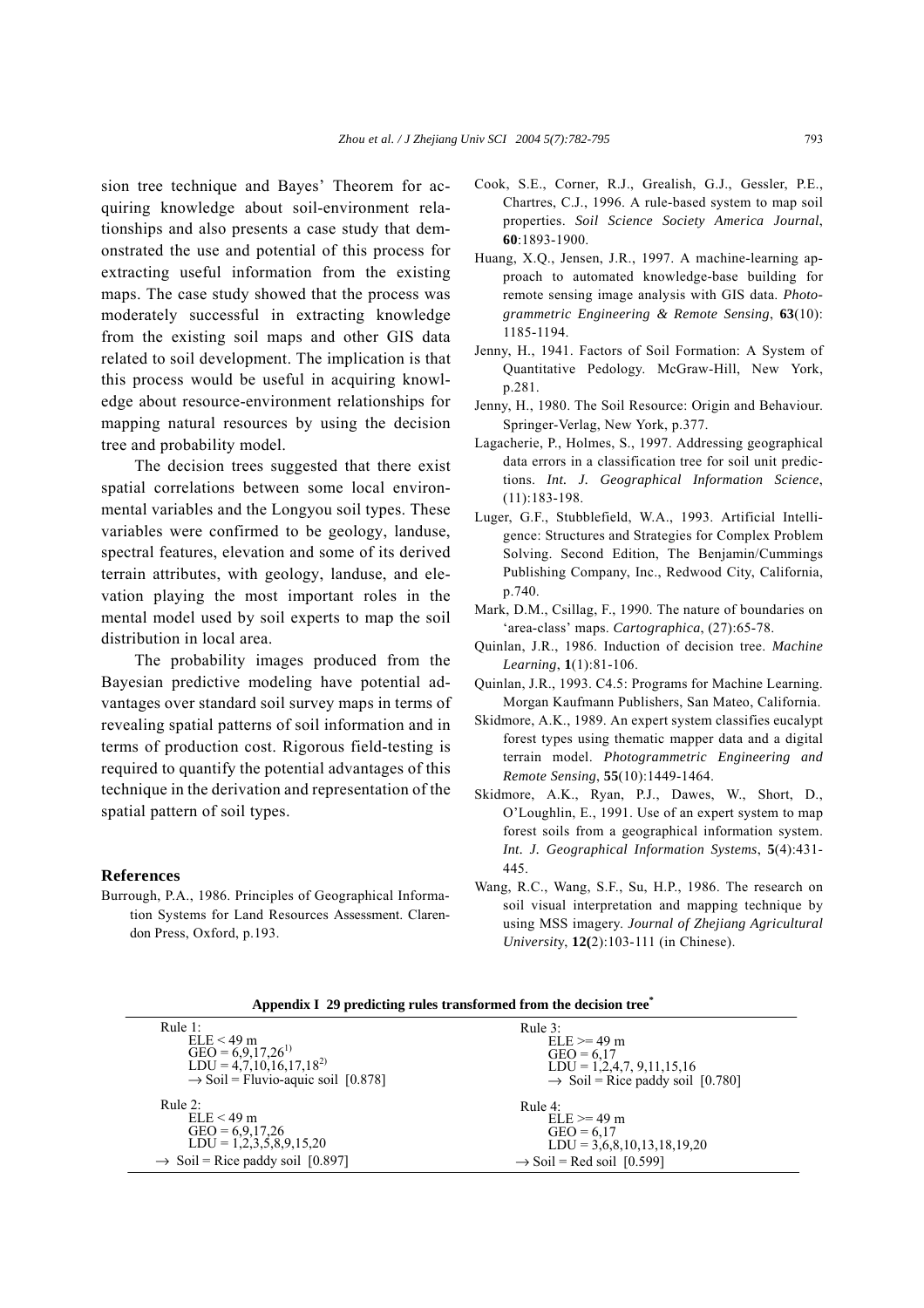Rule 5:  $ELE \geq 49$  m  $GEO = 9.26$  $\rightarrow$  Soil = Rice paddy soil [0.915] Rule 6: ELE < 559 m<br>GEO !=<sup>3)</sup> 6,9,17,26  $LDU = 1,2,6$  $PC3 < 98$  $SLP < 18$  $\rightarrow$  Soil = Red soil [0.670] Rule 7:  $ELE < 559$  m GEO !=  $6,9,17,26$  $LDU = 1,2,6$  $PC3 < 98$  $SLP = 18$  $\rightarrow$  Soil = Red soil [0.716] Rule 8: ELE < 559 m GEO != 6,7,9,12,16,17,23,26,27  $LDU = 1,2,6$  $PC3 = 98$  $USCA < 3$  $\rightarrow$  Soil = Red soil [0.649] Rule 9: ELE < 559 m GEO != 6,7,9,12,16,17,23,26,27  $LDU = 1,2,6$  $\overline{PC3}$  >= 98  $USCA \geq 3$ PC2 < 126  $\rightarrow$  Soil = Rice paddy soil [0.545] Rule 10:  $ELE < 559$  m GEO != 6,7,9,12,16,17,23,26,27  $LDU = 1,2,6$  $PC3 > = 98$  $USCA \geq 3$  $PC2 \geq 126$  $\rightarrow$  Soil = Red soil [0.664] Rule 11:  $ELE < 559$  m GEO =  $12,16,23,27$  $LDU = 1,2,6$  $PC3 > = 98$  AND < 115  $\rightarrow$  Soil = Rice paddy soil [0.538] Rule 12:  $ELE < 559$  m  $GEO = 12,16,23,27$  $LDU = 1,2,6$  $PC3 = 115$  $\rightarrow$  SOIL = Red Soil [0.610] Rule 13:  $ELE < 73$  m GEO = 12,13,15,16,18,19,22,23,27 LDU  $!= 1,2,6$  $PC3 < 111$  $PC4 < 116$  $\rightarrow$  Soil = Red soil [0.702] Rule 14:  $ELE < 73$  m GEO = 12,13,15,16,18,19,22,23,27 LDU !=  $1,2,6$  $PC3 < 111$  $PC4 < 95$  $\rightarrow$  Soil = Rice paddy soil [0.544]

Rule 15:  $ELE < 73$  m GEO = 12,13,15,16,18,19,22,23,27 LDU !=  $1,2,6$  $PC3 < 111$  $PC4 > = 95$  AND <116  $\rightarrow$  Soil = Rice paddy soil [0.597] Rule 16:  $ELE < 73$  m GEO = 12,13,15,16,18,19,22,23,27  $LDU := 1,2,6$  $PC3 < 111$  $PC4 \ge 116$  $\rightarrow$  Soil = Red soil [0.746] Rule 17:  $ELE < 73$  m GEO = 12,13,15,16,18,19,22,23,27 LDU !=  $1,2,6$  $PC3 = 111$  $\rightarrow$  SOIL = Red soil [0.824] Rule 18:  $ELE \geq 73$  m and < 559 m GEO = 12,13,15,16,18,19,22,23,27  $LDU = 13$  $\rightarrow$  Soil = Lithomorph soil [0.638] Rule 19:  $ELE \ge 73$  m and  $< 559$  m GEO = 12,13,15,16,18,19,22,23,27  $LDU = 4,7,8,9,10,14,15,16,18,20$  $\rightarrow$  Soil = Red soil [0.713] Rule 20:  $ELE$  >= 73 m and < 559 m GEO = 12,13,15,16,18,19,22,23,27 LDU !=  $1,2,6$  $\rightarrow$  Soil = Red soil [0.706] Rule 21: ELE < 559 m  $GEO = 4,8,10,14,20,21,24,25$ LDU !=  $1,2,6$  $\overline{PC2}$  < 98  $\rightarrow$  Soil = Red soil [0.825] Rule 22: ELE < 559 m  $GEO = 1,2,3,4,5,11$ LDU !=  $1,2,6$  $PC2 < 23$  $\rightarrow$  Soil = Red soil [0.492] Rule 23: ELE < 559 m  $GEO = 1,2,3,4,5,11$ LDU !=  $1,\!2,\!6$  $PC2 \ge 23$  and  $\le 83$  $\rightarrow$  Soil = Rice paddy soil [0.683] Rule 24: ELE < 559 m  $GEO = 1,2,3,4,5,11$ LDU !=  $1,\!2,\!6$  $PC2 \ge 83$  and  $\le 98$  $\rightarrow$  Soil = Red soil [0.524] Rule 25: ELE < 559 m  $GEO = 1,2,3,4,5,11$ LDU !=  $1,\!2,\!6$  $PC2 = 98$  $\rightarrow$  Soil = Red soil [0.900]